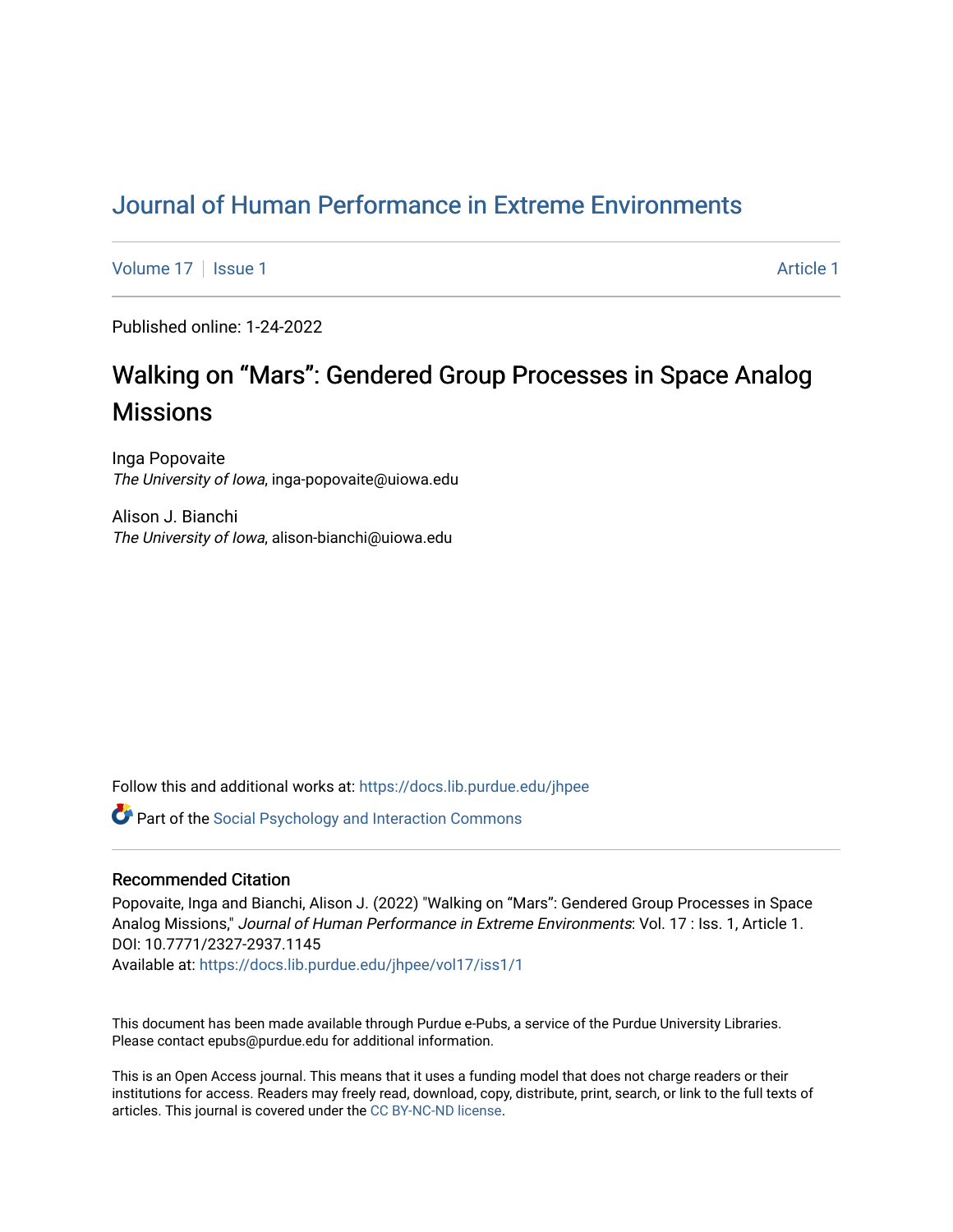## Walking on ''Mars'': Gendered Group Processes in Space Analog **Missions**

Inga Popovaite and Alison J. Bianchi

University of Iowa

#### Abstract

Most research on mixed-gender teams in space analog environments focuses on individual-level variation and overlooks structural causes of inequality. Status characteristics theory posits how socially recognized traits, such as gender, contribute to the formation of informal hierarchies by denoting perceived levels of competence to group members. We investigated gender as a status characteristic in groups in space analog environments. We used data from the Mars Desert Research Station (MDRS) and hypothesized that women crew members are less likely than men to be selected to participate in simulated extravehicular activities during a Mars simulation at the MDRS. We used reports and biographies from 30 randomly selected crews ( $n = 177$ ) posted on the MDRS website to construct our dataset and multilevel generalized regression models to test our hypothesis. Women crew members were 6% less likely to participate in simulated extravehicular activities than men, controlling for crew role, education, and other factors. Our study shows that gender acts as a status characteristic and influences group decisions in crews in space analogs. These results highlight the need for more studies on interactional inequalities in preparation for a long-term human spaceflight.

Keywords: status characteristics, mixed-gender team, space analog environment, group processes, gender, Mars Desert Research Station

## **Introduction**

In a few years, the first woman will walk on the moon, and the first spaceship to Mars will no doubt have both female and male astronauts on board. Mixed-gender crews in space and similar environments are more efficient, cohesive, and have better overall group climates (Bishop, 2004; Kahn & Leon, 2000). However, gender differences can also lead to additional tension within crews (Kanas, 2015; Kring & Kaminski, 2012; Sandal et al., 2007). For example, studies conducted at Antarctic stations show that women are seen as outsiders, and constantly need to prove their competence to be accepted by their male colleagues (Nash et al., 2019; Sarris, 2017; Sarris & Kirby, 2005).

In most task group situations, controlling for other factors, women are perceived as less competent than men with similar capabilities (Ridgeway, 2009). These views can have real impacts on women's self-assertion, their influence, and how others evaluate them. The biasing impact of gender can be small during one group encounter; however, cumulative comparable interactions have consequences, and can result in substantially different outcomes for otherwise equally competent men and women (Ridgeway & Correll, 2004). Moreover, the discrepancy between actual and perceived abilities within crews working in extreme environments, such as within space contexts, could develop into more dire consequences than mere group tension.

Much more research is needed to investigate the link between gender and perceived competence within teams in space and other isolated, confined, and extreme environments. The majority of extant research uses the lens of individual psychology, and does not address gender in the context of broader structural inequalities. We aim to begin filling this gap by investigating crews as embedded in society-wide belief systems about gender and perceived competence. To our knowledge, this is the first such study.

We explore mixed-gender crews that live and work in a space analog environment at the Mars Desert Research Station (MDRS). We use two theories—status characteristics theory and legitimation theory—from the expectation states framework (Wagner & Berger, 2002) to motivate our research. Status characteristics theory (SCT) explains how societywide social inequalities, such as those based on gender, affect group-level interactions (Ridgeway, 1991). Legitimation theory delineates how informal status hierarchies become accepted as legitimate within a group (Lucas, 2003). Combining these two theories to hypothesize about group processes within these contexts contributes to expectation states research as well. We discuss how gender differences may not only create disparities in behaviors directly related to task completion,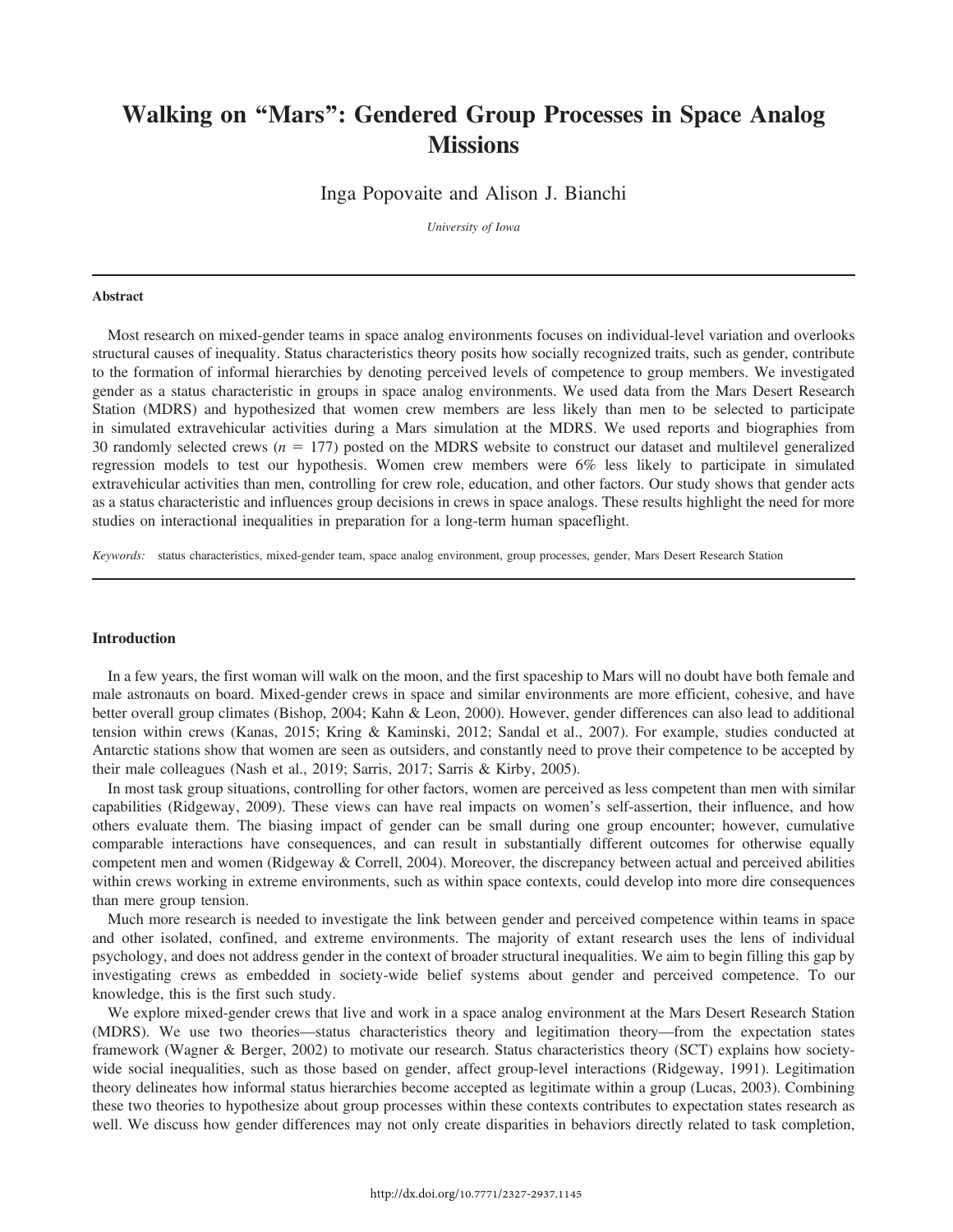which is explained by SCT, but may also affect distributions of acts not associated with group task completion, which we use legitimation theory to conceptualize.

In particular, we focus on the potentially gendered patterns in participation in extravehicular activities (EVAs) during Mars simulations at the MDRS. Crews are asked to choose EVA teams based on members' competence; contrary to a real space mission, the mission control has no decision power in the selection process. We predict that men are more likely than otherwise similar women to be selected for participation in EVAs. We discuss gendered group dynamics in an attempt to foster future research and intervention strategies to improve women's experiences and group decision-making in space and space analog environments.

## Theoretical and Empirical Background

## Mars Desert Research Station

In an ideal world, researchers interested in groups in space would study groups in space. But in reality, astronauts' data are hard to access, sample sizes are very small, and the only place to study such groups is the International Space Station. Thus, researchers rely to a great extent on studying groups in other places that share some characteristics with spaceflight—space analogs. Most space analogs share the following characteristics: (1) high reliance on technology for life support and tasks; (2) social and physical isolation; (3) high risk and dangerous consequences of failure; (4) high physiological, psychological, social, and cognitive demands; (5) importance of human–human, human–technology, and human–environment interaction; and (6) critical importance of team coordination, cooperation, and communication (Bishop, 2012). Space analog studies are conducted in places that already exist for another purpose (for example Antarctic research stations) or in specifically built facilities (Bishop, 2012; Caldwell, 1990; Harrison et al., 1991).

The MDRS is a space analog owned and operated by the Mars Society, a space advocacy group. The MDRS has been functioning since 2001; it operates November through June. Crews of about six people stay in relative isolation and confinement for an average of two weeks to simulate human operations on Mars. To date, over 220 crews (approximately 1500 people) have participated in the MDRS simulations.

A typical simulation period lasts two weeks. During this time, crews are living as if on Mars. For example, crews use above-ground walkways to get between buildings on the MDRS campus, and avoid going outside unless conducting a simulated EVA. All crews are required to submit daily reports to the Mission Control. The reports are posted online at mdrs.marssociety.org, and are available to the general public.

A fixed number of roles are available for the crew members: Commander, Executive Officer, Health and Safety Officer, Engineer, GreenHab Officer, Scientist/Geologist/ Biologist, Astronomer, Journalist, and Artist/Artist in residence. Crews are formed in two ways: potential crew members can individually apply for a role, and then be assigned into a crew by the MDRS administration, or crews can form ahead of time and apply as a whole group. Regardless of individual or group application, potential crew members must state their motivations for joining a simulation and their skill sets, which allows administrators to match them to their best-fitting role. All crews have the same set of roles.

Simulated EVAs are an integral part of all MDRS simulations. During an EVA, individuals put on simulated space suits and leave the MDRS quarters to perform various tasks on ''Mars'' surface. According to the MDRS handbook, every EVA should serve a purpose, but cannot be the main focus of the simulation. Usually, no more than two EVAs are permitted daily (engineering EVAs, which are mainly maintenance of the hab, are excluded from this restriction). Crews are asked to form EVA teams in accordance with specific objectives that need to be achieved. Crews decide on the final participant list and then contact the Mission Control with the list of participants and the EVA plan to get final permission<sup>1</sup>.

## Status Characteristics and Legitimation Theories

We use SCT and legitimation theory frameworks to explain gender differences in EVA participation during a simulation in the MDRS. SCT describes how beliefs about social inequalities from wider society inform expectations about group members' competence to perform, and how these expectations, in turn, create social hierarchies and behavioral differences within task groups. The theory predicts that groups who are task-oriented (that is, groups who are primarily motivated to complete a shared goal for which they know that there are successful and unsuccessful outcomes) and collective-oriented (groups whose members take all other group members' opinions, ideas, and even nonverbal gestures into consideration during task completion) will form informal group hierarchies (Berger & Webster, 2006; Webster & Walker, 2014).

SCT has two important concepts: status characteristics and associated performance expectations. A status characteristic is based on cues that reveal one's belonging to a

<sup>1</sup> According to the MDRS handbook, predetermined EVA schedule, such as assigning EVA slots ahead of the simulation regardless of actual tasks or taking as many people to each EVA as want to go, is discouraged. However, training focusing on EVA team selection based on competence was instituted only in 2016 and crews that participated in earlier seasons were not strictly required to focus on selecting EVA team members based on perceived task-related competence. Theoretically, this can mean that pre-2016 diffuse status characteristics (gender in our case) could have had more influence in EVA team selection process than task-related skills. To account for that, we introduced a dummy variable in our models.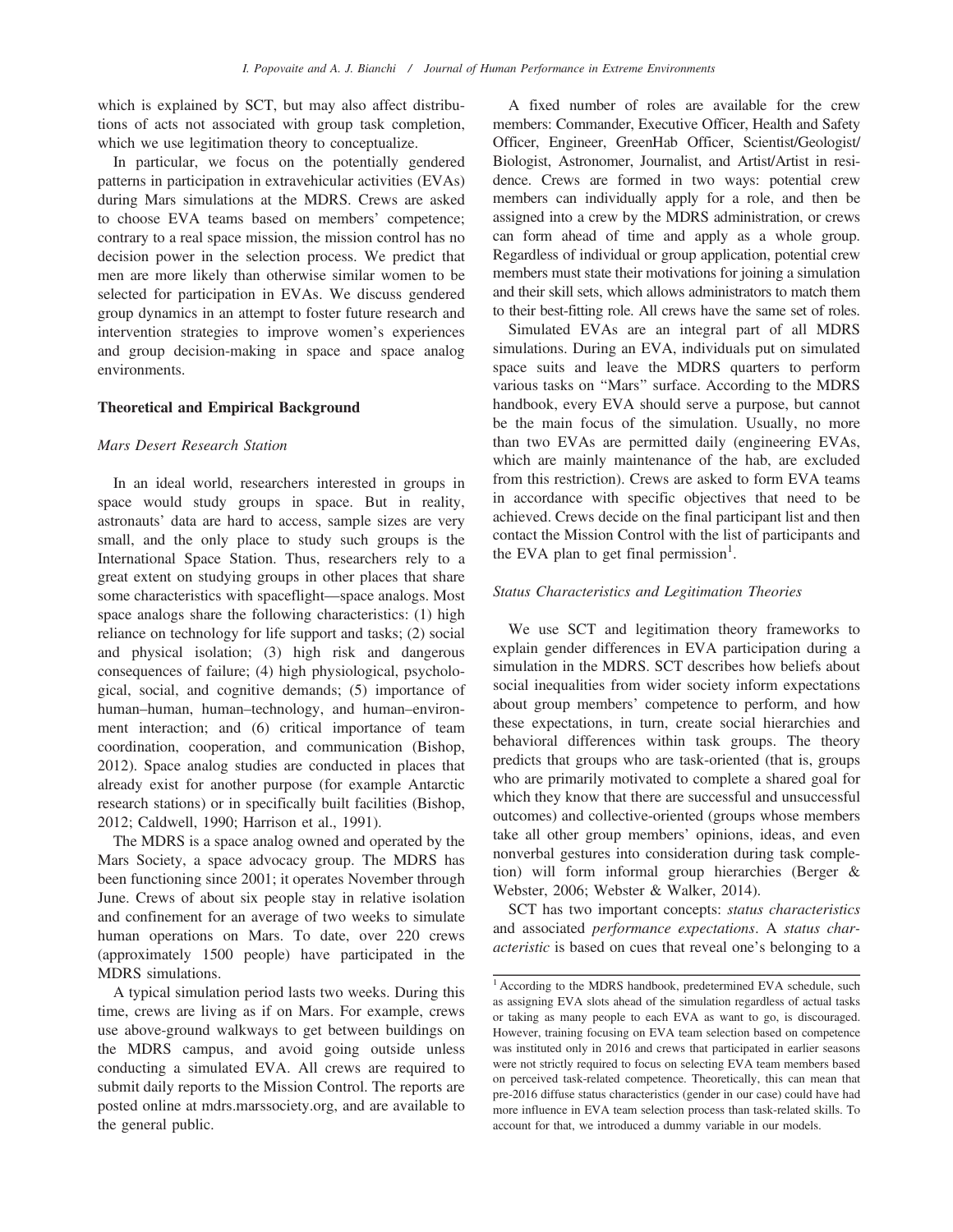specific social category, for example being of different gender, occupation, or race. A set of widely shared beliefs about relative competence and ability are attached to status characteristics. Status characteristics can be specific or diffuse. A specific status characteristic is a characteristic directly related to the task at hand and has beliefs about task-related competence and ability attached to them (Correll & Ridgeway, 2006): if a team needs to write a code, an experienced software engineer will be seen as having more competence and ability at this specific task than a novice software engineer.

A diffuse status characteristic is not related to a specific task, and is associated with more general performance expectations (Berger & Fişek, 2006; Correll & Ridgeway, 2006). Gender is a diffuse status characteristic (Ridgeway, 1991; Ridgeway & Diekema, 1992; Ridgeway & Smith-Lovin, 1999): for instance, men are often viewed as being more competent in general compared with women, especially on tasks considered ''male-centric'' (Dovidio et al., 1988), such as science-related endeavors.

When group members are working on a task, *status* generalization occurs: differences in individuals' status characteristics form performance expectations (situational beliefs about performance on the task at hand), and these performance expectations establish observable differences in influence among group members (Berger & Webster, 2006). It is an ''out-of-awareness'' process based on hunches and anticipations about one's capacity in a given task. It leads to the formation of a mutual status hierarchy, where individuals with higher perceived competence occupy higher positions and have more influence in the group (Ridgeway & Walker, 1995).

In sum, members of task groups anticipate the quality of contribution from participants (including themselves) based on their perception of their abilities. Cultural beliefs, attached to observable status characteristics, contribute to group members' perceptions of competence. A mutual status hierarchy forms, where group members believed to be most competent have more influence at the task at hand. This hierarchy manifests in observable power and prestige behavior: individuals with higher status use power and prestige behavior to elicit deference from lower status individuals. SCT also uses formal propositional statements to describe with precision the underlying mechanisms for how status characteristics activate status generalization, how performance expectations become attached to these characteristics, and how the observable behaviors would result from the organizing process (see Berger et al. (1977) for the formal propositions, mathematical equations, and lists of observable behaviors traditionally examined to detect status generalization).

Once this social hierarchy is formed, group members choose individuals to assume leadership roles. As explained by legitimation theory (Lucas, 2003), these choices are biased by their understanding of whom within the group has more competence, which was established through status generalization. Legitimation theory suggests that once a group finds it right and proper to allow some group members to garner more influence and other social advantages as compared with others, then other actions will be determined by this status order (Berger et al., 1998; Zelditch & Walker, 2018).

Gender is a diffuse status characteristic, and its influence on status generalization depends on a context. Women and men do not differ in their engagement in power and prestige behavior when they are in same-gender task groups (Shelly & Munroe, 1999; Wagner & Berger, 1997; Walker et al., 1996; Webster & Walker, 2017); however, in mixedgender groups, men tend to have more influence than women, especially in masculine-typed tasks (Dovidio et al., 1988).

In a mixed-gender group, choice of leader will be affected by gendered group hierarchy. Men are perceived as being more competent at the original group tasks and therefore more competent in general, and those perceived as having more competence are also viewed as having the potential to be better leaders. Lucas (2003) demonstrated this by assembling mixed-gendered task groups in a laboratory situation. He had study participants work in task- and collective-oriented groups, and then he prompted them to have a collective discussion for choosing the group leader. Male leaders were chosen far more than female leaders.

Akin to leadership selection, we argue that selecting crew members to participate in an EVA is also the result of the social hierarchies created within mixed-gender groups. Crews that participate in MDRS simulations are task- and collective-oriented. Each MDRS crew member has an official role, with accompanying work expectations: Commander, Engineer, etc. But a newly developed informal group hierarchy, based on status generalization processes, might not mirror the formal, assigned role organization within a crew. Once this informal group hierarchy emerges, it tends to be stable within groups that have permanent members that continue to work together (Cohen & Zhou, 1991). Accordingly, informal hierarchy based on status generalization processes will continue to influence crew interaction throughout simulation.

Those who are chosen from within the group to participate in an EVA would first be perceived as competent on specific tasks, then be considered more competent in general, and finally be perceived as being more capable for EVA missions. If gender is the diffuse status characteristic behind these processes, then men are more likely than women to be chosen to participate in an EVA.

We do make two notes, however. Status generalization is a nonconscious group process that happens out of group members' awareness and all group members subscribe to this system of inequality: lower-status individuals, in this case, women, will defer to their male counterparts.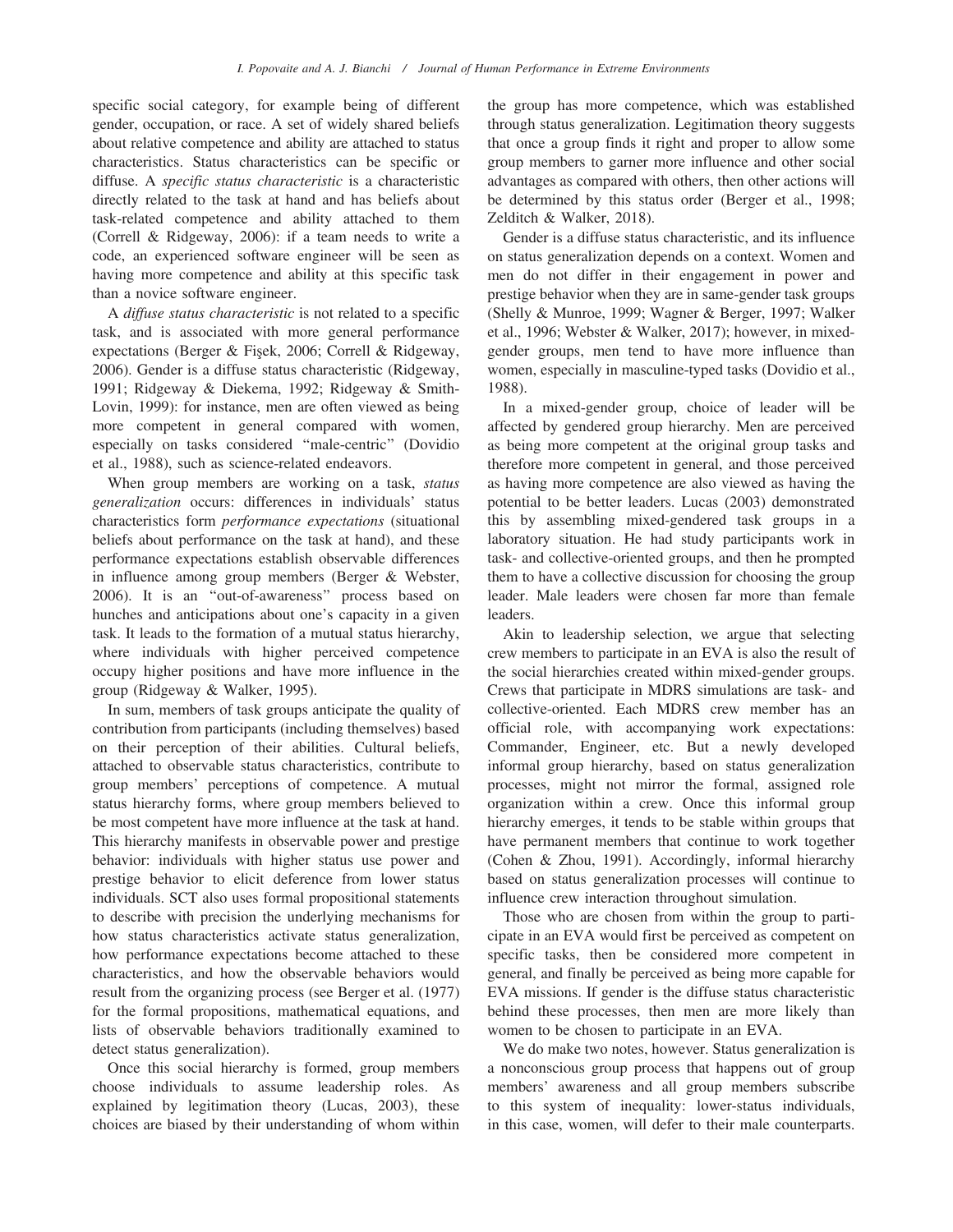Male group members do not need to perform any dominance behaviors to spur this process.

The second note is that if group members differ on other status characteristics—ones that imply general competence—then those will also be detected as a part of the status generalization process. To detangle effects of a single status characteristic we need to study the status generalization process in a controlled experimental environment. However, studies conducted in real-life settings are still able to detect effects of status characteristics in group interactions (Bianchi et al., 2012; Cohen & Zhou, 1991): in other words, we do not expect gender to be the single variable explaining unequal participation in EVAs, but we expect it to be a statistically significant contributor.

#### A Note On Tokenism Framework

An alternative explanation of group-level gender inequality can be found in the tokenism framework (Kanter, 1977). This theory attributes inequality in work groups to token status; that is, a low proportion of members from one social group in comparison with dominant groups. Tokens tend to have worse experiences than nontokens. The original scholars from this framework focused on proportional representation, and suggested that including more women within male-dominated workplaces can improve their positions. Later studies (Watkins et al., 2018; Yoder, 1991) showed that token individuals have a range of experiences depending on a variety of situational and contextual factors, such as the gender and race of an individual. We include measures that reflect crews' gender composition, such as proportion of women in a crew and gender of crew commander, to serve as indicators of the phenomenon.

#### Hypothesis

Based on SCT and legitimation theory, we predict that when crews choose participants for EVAs, on average, men will be chosen more often than women because they will be nonconsciously perceived as more competent than women. We test the following hypothesis:

 $H_1$ : Men will have a higher EVA participation ratio, in comparison to women, all other things being equal.

## Method

#### Sampling

All crews are required to submit daily reports to the Mission Control. All reports are posted online at mdrs.marssociety.org, and are available to the general public. For this study, we used daily reports and biographies from 30 randomly selected crews that participated in the simulation between 2001 and 2018. We excluded crews that had returning members who had been already coded as members of other crews to avoid having the same individuals appear twice in our dataset. We used a random number generator to generate 30 numbers between 1 and 189 (this was the number of the last crew at the time of data collection in spring 2018). If a crew that was selected by the random number generator did not satisfy these requirements, we selected the next crew. Our crew selection is presented in Table 1.

## Data

We used crews' reports to get information on crew members' participation in EVAs. We recorded the total number of EVAs conducted by each crew. From this number, we calculated each individual's EVA participation rate as a percentage of total crew EVAs.

We extracted participants' gender (assumed), their role in the crew, their level of education, and whether or not they had prior participation in the MDRS or a similar simulation from crew biographies. Using these data, we then calculated two additional crew-level variables: the gender of crew commander and the percentage of women in each crew. Table 2 summarizes our dataset.

## Dependent Variable: EVA Participation Rate

We counted the number of times that each individual participated in a simulated EVA. Some reports listed EVA participants; others mentioned their names in narrative descriptions. We also counted the total number of EVAs that the individual's crew performed. From these, we calculated a participation rate (as a percentage) for each

Table 1 Crew sample selection.

| Field season (year) | Number of crews selected |
|---------------------|--------------------------|
| $\#1(2001-2002)$    |                          |
| $#2(2002-2003)$     | 4                        |
| $\#3(2003-2004)$    | 3                        |
| $#4(2004-2005)$     | $\overline{c}$           |
| $#5(2005-2006)$     | 1                        |
| $\#6(2006-2007)$    |                          |
| $#7(2007-2008)$     |                          |
| $\#8(2008-2009)$    |                          |
| $\#9(2009-2010)$    |                          |
| $\#10(2010-2011)$   | 5                        |
| $\#11(2011-2012)$   | 1                        |
| $\#12(2012-2013)$   | 3                        |
| $\#13(2013-2014)$   | 1                        |
| $\#14(2014-2015)$   | 4                        |
| $\#15(2015-2016)$   | 3                        |
| $\#16(2016-2017)$   | 2                        |
| $#17(2017-2018)$    | 1                        |
| <b>TOTAL</b>        | 30                       |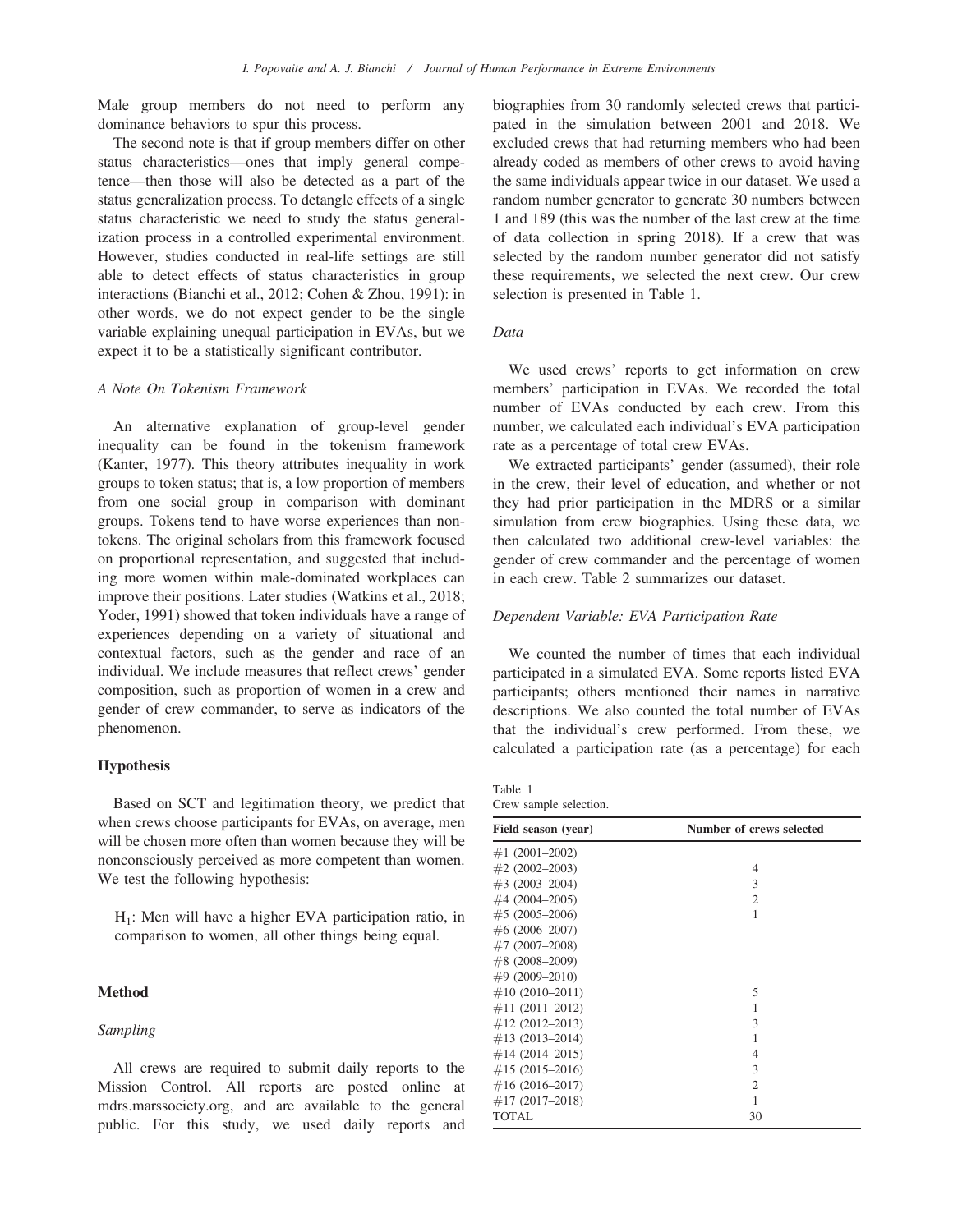| Table 2 |               |
|---------|---------------|
|         | Data summary. |

|                           | <b>Variable</b>                 | <b>Reported</b> | $\%$ | Mean | <b>SD</b> | Min. | Max. |
|---------------------------|---------------------------------|-----------------|------|------|-----------|------|------|
| Individuals ( $n = 177$ ) | EVA participation rate          |                 |      | 49.9 | 16.7      | 3.3  | 93.3 |
|                           | Gender                          |                 |      |      |           |      |      |
|                           | Woman                           | 63              | 36   |      |           |      |      |
|                           | Man                             | 114             | 64   |      |           |      |      |
|                           | Role in the crew                |                 |      |      |           |      |      |
|                           | Commander                       | 30              | 16.9 |      |           |      |      |
|                           | Executive officer (XO)          | 22              | 12.4 |      |           |      |      |
|                           | Engineer                        | 40              | 22.6 |      |           |      |      |
|                           | Scientist                       | 47              | 26.6 |      |           |      |      |
|                           | Media/communication             | 18              | 10.2 |      |           |      |      |
|                           | Other                           | 20              | 11.3 |      |           |      |      |
|                           | Education                       |                 |      |      |           |      |      |
|                           | High school diploma             | 55              | 31.1 |      |           |      |      |
|                           | Bachelor's degree               | 69              | 39   |      |           |      |      |
|                           | Graduate or professional degree | 53              | 29.9 |      |           |      |      |
|                           | Previous simulation experience  |                 |      |      |           |      |      |
|                           | Yes                             | 16              | 9    |      |           |      |      |
|                           | N <sub>0</sub>                  | 161             | 91   |      |           |      |      |
| Crews $(k = 30)$          | Woman commander                 |                 |      |      |           |      |      |
|                           | Yes                             | 11              | 36.7 |      |           |      |      |
|                           | N <sub>0</sub>                  | 19              | 63.3 |      |           |      |      |
|                           | % of Women                      |                 |      | 35.6 | 12.3      | 16.7 | 60   |
|                           | Participated in 2016 or later   |                 |      |      |           |      |      |
|                           | Yes                             | 3               | 10   |      |           |      |      |
|                           | No                              | 27              | 90   |      |           |      |      |

Source: MDRS.

individual. As shown in Table 2, the mean rate was 49.9% (SD 16.7%). The maximum rate was 93.3% and the minimum rate was 3.3%. The participation rate approximates a normal distribution.

## Independent Variables

#### Gender

This was coded as a binary variable (woman  $= 1$ ) derived from crew biographies. The majority of our sample were men (64%).

#### Role in the Crew

Role was coded as a categorical variable derived from crew biographies. As previously mentioned, a fixed number of positions are available for the crew members: Commander, Executive Officer, Health and Safety Officer, Engineer, GreenHab Officer, Scientist/Geologist/Biologist, Astronomer, Journalist, Artist. In the case of a crew member occupying two positions, we assigned the position that was mentioned first in the biography. For example, if someone is an Engineer and an Executive Officer, this person was noted as an Engineer; or if someone is a Health and Safety Officer and also a Scientist, they are coded as Health and Safety Officer. All scientists (e.g. Scientist, Biologist, Geologist) were coded as Scientist. We coded

Journalist, Artist in Residence, Science Communicators as Media/Communications Officer. Other less common roles, such as Astronomer, Green Hab Officer, Health and Safety Officer, were coded as Other. See Table 2 for the distribution of roles in our sample.

#### Education

We retrieved this information from the crew biographies. We coded the level of education into three categories: High School Diploma, Bachelor's Degree, and Graduate or Professional Degree. Individuals' level of education was listed in most biographies. In a few cases when education was not explicitly mentioned, we assigned High School Diploma to undergraduates, and a Bachelor's Degree to people working in a field where an entry level position commonly requires a college degree. Almost a third of our sample (31%) were undergraduate students with high school diplomas. Thirty-nine percent had a bachelor's degree, and the rest (30%) had a graduate or professional degree.

## Previous Simulation Experience

We coded this as a dummy variable equal to 1 if it was mentioned that the individual has prior participation in a space analog simulation. Only 9% of our sample had previous experience in a space analog environment.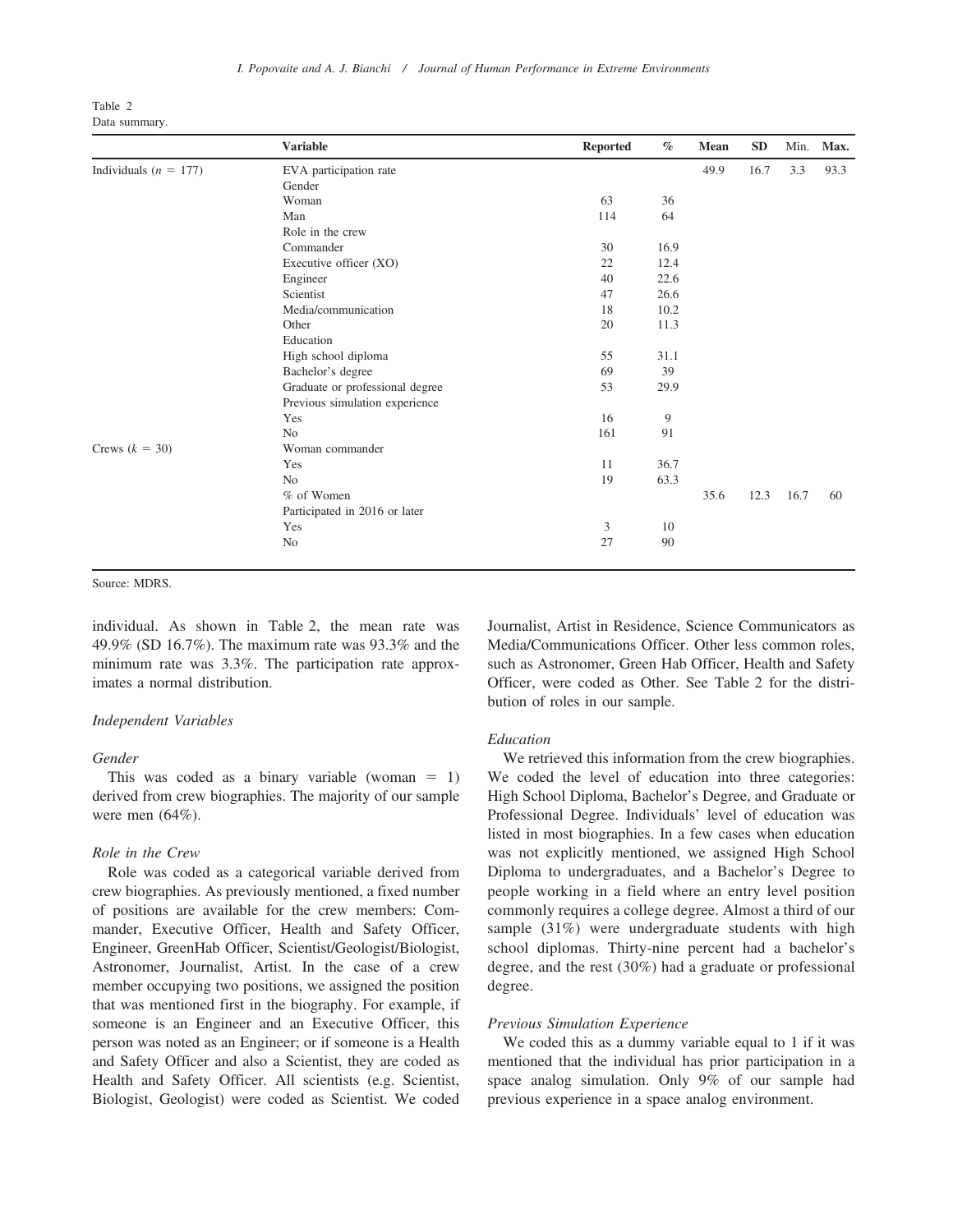#### Woman Commander

We created a crew-level dummy variable equal to 1 if the crew had a female commander. Of the crews, 63% (19) were led by a male commander, and 37% (11) by a female commander.

#### Percentage of Women

This was coded as a continuous, crew-level variable. We calculated the percentage of women in each crew. On average, there were two women in every six-member crew.

## Statistical Model: Multilevel Generalized Regression

To test our hypothesis that men will have higher ingroup status, all other things equal, we used multilevel generalized linear regression models. We used a linear regression model as our dependent variable is normally distributed (mean = 49.9, SD = 16.7) because we transformed the raw count of EVA participation to the ratio of EVA participation. Our dataset consisted of 177 individuals that are nested in 30 crews. We used the following model:  $\gamma_{00}$  denotes the intercept,  $\gamma_{10}$  through  $\gamma_{40}$ are level-1 (individual) predictors, and  $\gamma_{01}$  through  $\gamma_{03}$  are level-2 (crew) predictors.  $u_{0j} + e_{ij}$  represents an error term accounting for different crews.

Equation 1. Multilevel generalized linear regression model predicting EVA participation

EVA participation =  $\gamma_{00} + \gamma_{10}$  gender<sub>ij</sub> +  $\gamma_{20}$  role + $\gamma_{30}$  education+ $\gamma_{40}$  previousexperience  $+\gamma_{01}2015/2016+\gamma_{02}$  womenration  $+\gamma_{03}$ womancommander $+u_{0i}+e_{ii}$ 

We checked for collinearity. Generalized varianceinflation factors for each independent variable varied from 1.1 to 1.6, which was in the acceptable range and suggested a slight correlation that was not strong enough to warrant corrective measures.

## Results

We started by running an empty random intercept model to estimate the proportion of variance in the EVA participation that is accounted for by different crews. Intraclass correlation coefficient was 0.13, which means that 13% of variation in EVA participation can be attributed to different crews.

In our subsequent models, we allowed the intercept to vary between crews to capture crew-level variations that were not observed in our data. We fixed the slope coefficients because we were looking for general, and not crew-specific, effects of our independent variables.

We included level-1 and level-2 predictors, one by one. We used ANOVA (analysis of variance) to compare each new model with the previous simpler model to ensure that added predictors improve model fit (as measured by Akaike information criterion, AIC), and did not just artificially boost  $R^2$ .

Table 3 summarizes the multilevel regression coefficients for our models. We include the empty model as well.

## Overall Model Fit

Model 0 is an empty model, with only a random intercept as a predictor for EVA participation ratio. By allowing the intercept to vary, we account for different crews and 13% of the total variation in EVA participation ratio. When we add only gender to the model (Model 1), the predictive power increases by 2% (total  $R^2 = 0.15$ ), but the overall model fit does not improve. Adding education and crew role measures significantly improves both the model fit and predictive power of the model: total  $R^2$  of *Model 3* is 0.23, and its AIC is statistically significantly lower than simpler models' AIC. Other independent variables—previous simulation experience, woman commander, woman ratio in the crew, and whether a crew participated in the 2015/ 2016 field season and later—do not improve model fit as measured by AIC differences. The  $R^2$  does increase (to 0.25) in Model 7), but only because these models are more complex and each new independent variable reduces error variance. Our best fitting model (Model 3) explains 23% of all variance in EVA participation. While this number may seem low (77% of variation is not explained by our model), our aim is to test a theory, and not to make predictions. A low value of  $R^2$  suggests that there are—unsurprisingly—a host of other factors that affect EVA participation in addition to those that we specified. As we are not aiming to account for all of the possible factors, but merely establish a relationship between particular variables, we use  $R^2$  in conjunction with other fit measures to compare our models, and not as an absolute explanatory measure (see Moksony (1999) for a discussion of  $\mathbb{R}^2$  in social science research).

## Independent Variables

#### Gender

As a sole independent variable, gender does not have statistically significant association with EVA participation ratio ( $p = 0.07$ ) and adding this variable does not improve model fit in comparison to the empty model. Comparison with subsequent Model 2 and Model 3 shows that additional variables (education and crew role) improve model fit and do not dramatically change gender coefficient estimate or its direction. When we compare the residual standard error (RSE) of *Model 1* to *Model 3*, we see that error variance is lower in the latter (15.51 to 14.96). Additional independent variables absorb some of the error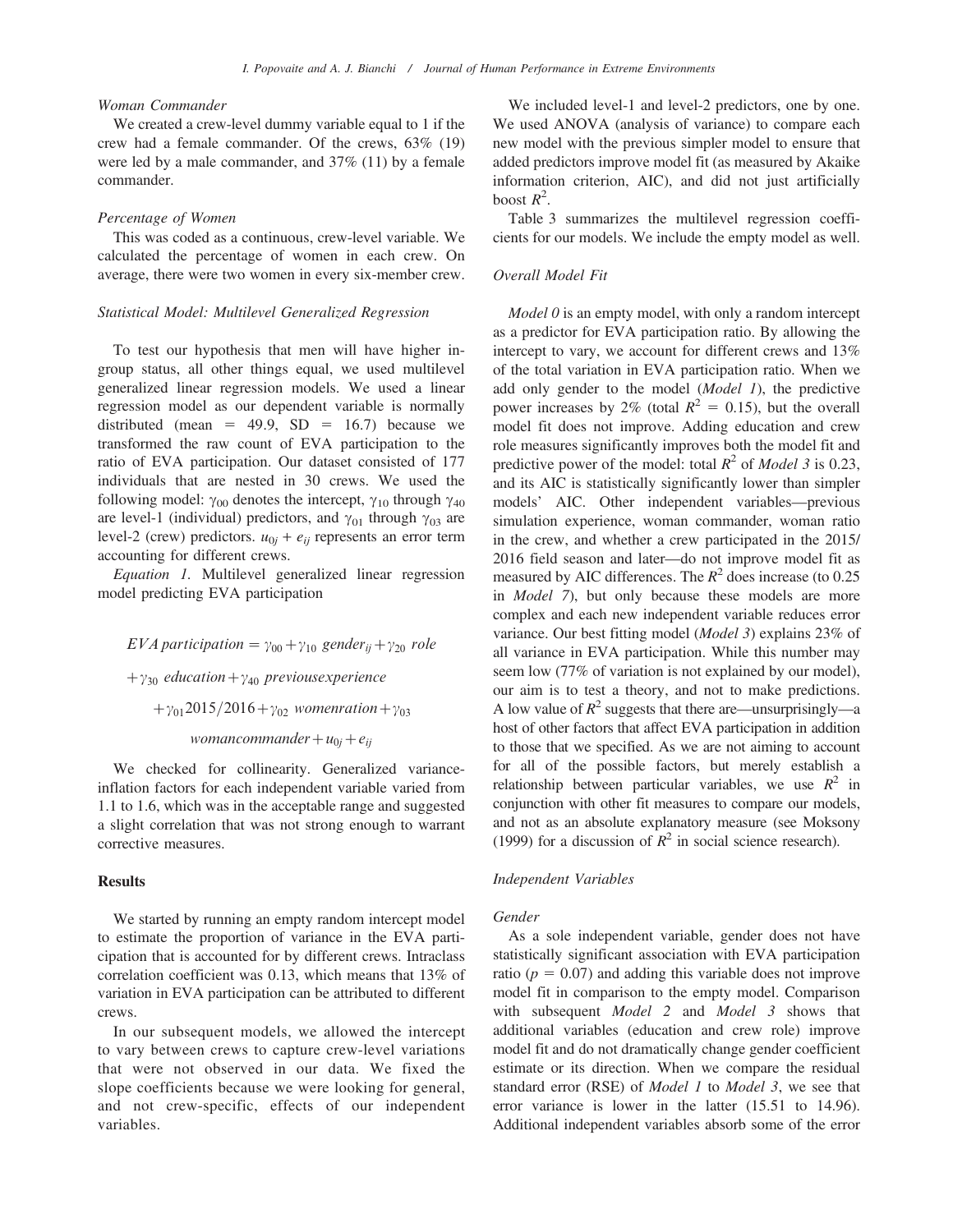| Table 3 |  |  |  |  |  |  |  |
|---------|--|--|--|--|--|--|--|
|         |  |  |  |  |  |  |  |

| Multilevel regression coefficients for EVA participation ratio. |  |  |  |
|-----------------------------------------------------------------|--|--|--|
|-----------------------------------------------------------------|--|--|--|

|                                  | Model 0  | Model 1            | Model $2^a$        | Model 3 <sup>a</sup> | Model 4            | Model 5            | Model 6            | Model 7            |
|----------------------------------|----------|--------------------|--------------------|----------------------|--------------------|--------------------|--------------------|--------------------|
| (Intercept)                      | 49.90*** | 51.50***<br>(1.84) | 55.05***<br>(2.71) | 48.69***<br>(3.91)   | 47.74***<br>(4.10) | 47.95***<br>(4.27) | 45.53***<br>(5.90) | 45.71***<br>(5.93) |
| Level-1 variables                |          |                    |                    |                      |                    |                    |                    |                    |
| Woman                            |          | $-4.5$             | $-5.13*$           | $-5.92*$             | $-6.27*$           | $-6.25*$           | $-6.52*$           | $-6.48*$           |
|                                  |          | (2.47)             | (2.45)             | (2.56)               | (2.61)             | (2.61)             | (2.65)             | (2.65)             |
| Education (ref. $=$ High School) |          |                    |                    |                      |                    |                    |                    |                    |
| College Degree                   |          |                    | $-7.39*$           | $-6.71*$             | $-6.82*$           | $-6.83*$           | $-7.03*$           | $-6.96*$           |
|                                  |          |                    | (3.06)             | (3.07)               | (3.08)             | (3.09)             | (3.12)             | (3.13)             |
| Grad/Prof Degree                 |          |                    | $-1.47$            | $-0.16$              | $-0.36$            | $-0.45$            | $-0.79$            | $-1.03$            |
|                                  |          |                    | (3.39)             | (3.36)               | (3.37)             | (3.39)             | (3.44)             | (3.46)             |
| Role ( $ref = Commander$ )       |          |                    |                    |                      |                    |                    |                    |                    |
| XO                               |          |                    |                    | 8.26                 | 8.81*              | $8.75*$            | $8.63*$            | 8.54               |
|                                  |          |                    |                    | (4.26)               | (4.32)             | (4.32)             | (4.33)             | (4.33)             |
| Engineer                         |          |                    |                    | 2.96                 | 4.03               | 4.05               | 3.92               | 4.1                |
|                                  |          |                    |                    | (3.76)               | (4.02)             | (4.02)             | (4.03)             | (4.04)             |
| Scientist                        |          |                    |                    | 10.68**              | 11.81**            | 11.81**            | $11.66**$          | 11.75**            |
|                                  |          |                    |                    | (3.60)               | (3.89)             | (3.90)             | (3.91)             | (3.91)             |
| Media/Comm.                      |          |                    |                    | 2.87                 | 3.94               | 3.91               | 3.99               | 3.89               |
|                                  |          |                    |                    | (4.60)               | (4.82)             | (4.83)             | (4.84)             | (4.84)             |
| Other                            |          |                    |                    | $10.21*$             | $11.41*$           | 11.34*             | $11.35*$           | $11.31*$           |
|                                  |          |                    |                    | (4.46)               | (4.72)             | (4.73)             | (4.73)             | (4.73)             |
| Previous simulation              |          |                    |                    |                      | 3.61               | 3.58               | 3.41               | 3.57               |
|                                  |          |                    |                    |                      | (4.68)             | (4.70)             | (4.71)             | (4.72)             |
| Level-2 variables                |          |                    |                    |                      |                    |                    |                    |                    |
| Woman commander                  |          |                    |                    |                      |                    | $-0.48$            | $-1.11$            | $-1.33$            |
|                                  |          |                    |                    |                      |                    | (3.27)             | (3.47)             | (3.5)              |
| Women ratio                      |          |                    |                    |                      |                    |                    | 8.45               | 6.26               |
|                                  |          |                    |                    |                      |                    |                    | (13.99)            | (14.35)            |
| 2015/2016 and later              |          |                    |                    |                      |                    |                    |                    | 3.37               |
|                                  |          |                    |                    |                      |                    |                    |                    | (4.17)             |
| $\cal N$                         | 177      | 177                | 177                | 177                  | 177                | 177                | 177                | 177                |
| $N$ (crew)                       | 30       | 30                 | 30                 | 30                   | 30                 | 30                 | 30                 | 30                 |
| <b>AIC</b>                       | 1496.89  | 1491.96            | 1480.94            | 1455.86              | 1452.34            | 1450.14            | 1444.66            | 1441.32            |
| <b>BIC</b>                       | 1506.42  | 1504.67            | 1499.99            | 1490.80              | 1490.46            | 1491.43            | 1489.13            | 1488.97            |
| <b>RSE</b>                       |          | 15.51              | 15.28              | 14.96                | 15.11              | 15.01              | 15.00              | 15.00              |
| $R^2$ (fixed)                    |          | 0.02               | 0.05               | 0.11                 | 0.11               | 0.11               | 0.11               | 0.12               |
| $R^2$ (total)                    | 0.13     | 0.15               | 0.18               | 0.23                 | 0.22               | 0.23               | 0.24               | 0.25               |

<sup>a</sup>The model's AIC index is significantly smaller ( $p < 0.05$ ) than the previous simpler model.

\*\*\*p < 0.001; \*\*p < 0.01; \*p < 0.05.

variance of the initial model. In other words, the model that uses only gender to estimate EVA participation ratio is too simplistic, but gender is a statistically significant predictor  $(p < 0.05)$  in a more complex model (there is also a sign of suppression effect: the slope changes from  $-4.5$  to  $-5.92$ ).

When we account for education and role, women crew members will participate in 6% fewer EVAs than men  $(p < 0.05, SE = 2.56)$ . These estimates do not change much after we add more control variables, and the effect of gender stays consistently statistically significant at  $p < 0.05$  level. Therefore, our hypothesis that men will have a higher EVA participation ratio, in comparison to women, all other things being equal, is supported.

#### Education

Level of education is related ( $p < 0.05$ ) to the EVA participation ratio. In comparison to crew members with only a high-school diploma, individuals with college degrees went to  $6.71\%$  (SE = 3.07) fewer EVAs, on average. This result suggests that college students, who comprise a big part of MDRS simulation participants, are more likely to participate in EVAs than people who already graduated from college, but do not have graduate or professional degrees. There was no statistically significant difference in EVA participation between college students and individuals with graduate or professional degrees.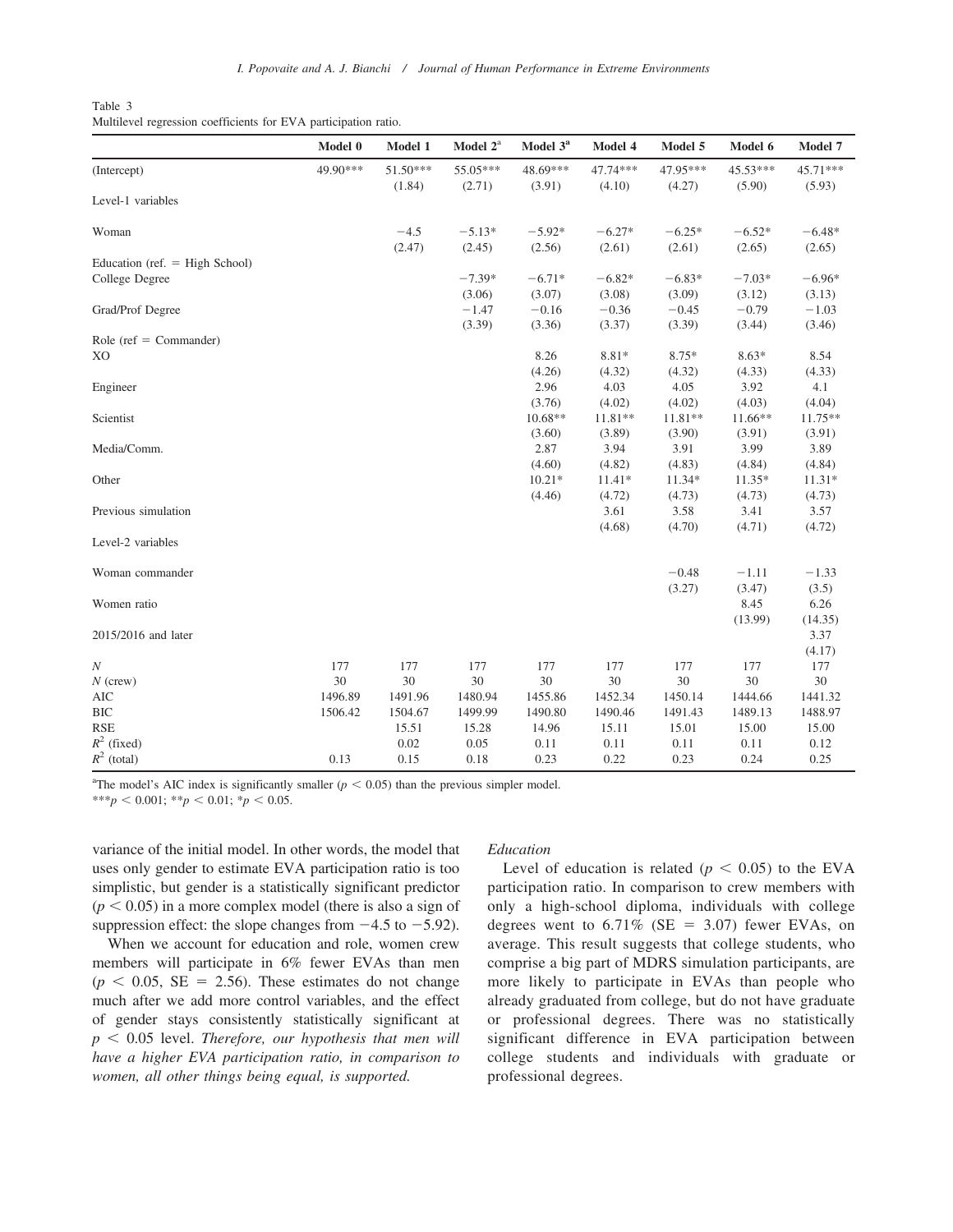#### Role

In comparison with the Commander, the crew Scientist is statistically significantly ( $p < 0.01$ ) more likely to participate in EVAs. When we account for gender and education, a Scientist is likely to participate in 10.68%  $(SE = 3.60)$  more EVAs than a Commander. This number increases to almost 12% once we account for previous simulation experience. Executive Officers and crew members taking roles that are grouped into Other are also more likely than a Commander to participate in EVAs. All crew role coefficients are positive, suggesting that it is very unlikely for a Commander to participate in more EVAs than other crew members.

## Other Independent Variables

Other independent variables (see Models 4–7) do not have a statistically significant relation with the dependent variable. Neither the gender of Commander nor more women on the crew lead to closing the EVA participation gap between men and women in MDRS teams. Previous simulation experience also does not matter by itself.

In sum, we found that gender, education, and role in the crew are significantly related to EVA participation.

## Discussion and Conclusion

The aim of this study was to examine gender in a space analog environment from a structural perspective. We used SCT and legitimation theory from the expectation states theoretical framework. Our results suggest that gender operates as a diffuse status characteristic and influences status generalization processes in crews that live and work in space analogs. Gender is a poor predictor of EVA participation by itself, but it becomes statistically significant when we control for other status characteristics, such as formal roles and additional social distinctions.

Our study has important limitations. EVA participation is an outcome of group decisions that we did not directly observe, and the effects of gender, level of education, and crew role can be due to perceived competence, or due to actual differences in performance. Usually, status processes are studied in experimental settings where researchers can control all the social information and isolate the status generalization processes. It is impossible to do that using secondary data from a natural setting, and we agree that actual competence can overlap with the effects of status characteristics on task outcomes. Because of these limitations, we are not suggesting a causal relationship between status characteristics and EVA participation rates. Nevertheless, being a woman is associated with lower involvement with EVA operations than men, thus constraining opportunities for many crew members. Importantly, our results showed that individual-level remedies, such as inclusion of more women in the crew or gender of the Commander, do not close the gender participation gap in EVA teams.

To our knowledge, this is the first study that uses the expectation states theoretical framework to study mixedgender group dynamics in a space analog environment. This project contributes to a growing pool of research that explores status generalization conducted outside of experimental settings. It shows that diffuse status characteristics are persistent in long-term groups in space analog environments. It also confirms our amalgamation of SCT and legitimation theory to predict if status hierarchies based on gender affect acts other than those directly related to task group completion, such as the choice of who inhabits a leadership role. If such hierarchies were nonexistent, then no gender differences in EVA crew choice would occur. However, since one of the behavioral outcomes of task group completion is EVA crew composition, we can posit that status generalization shapes the groups' selections for whom constitutes EVA teams.

In more practical terms, we showed that gender continues to matter in situations where decisions should be made purely on the basis of competence. EVAs are meant to help crews to achieve their simulation research goals, and our results do confirm that crew scientists are more likely to participate in them, as are undergraduate students and graduate degree holders.

Gender bias in EVA participation matters for two reasons. First, these results are in line with previous findings that highlight structural gender inequality in space analogs (Nash et al., 2019; Sarris, 2017; Sarris & Kirby, 2007). Interactional group-level inequalities contribute to persistent gender gap in science, technology, engineering, and mathematics (Kanny et al., 2014; Sax & Newhouse, 2018; Wang & Degol, 2017). It is possible that early career experiences (a third of our sample were undergraduates) contribute to fewer women pursuing careers in the space sector because of these interactional barriers to full participation. However, more research is needed to assess this particular link.

Second, the persistence of gender inequalities within crews in space analogs is worrisome due to the possibility of obstructing crew members who may have the actual (instead of perceived) competence to solve problems. While space analogs are less deadly and dangerous than an actual space setting, our findings show a critical need to study how structural level inequalities bias group interaction and decision-making in such environments. Group decisions should be the result of group members who organize themselves based on objective capabilities, not cultural preconceptions of who has competence and who has not.

On a more positive note, once we know that gender influences status generalization processes, we can turn to theory-driven and empirically tested intervention methods to alleviate its effect, such as multi-ability status treatment (Cohen, 1994). Groups, while still in the formation stage, are taught to organize tasks by recognizing the different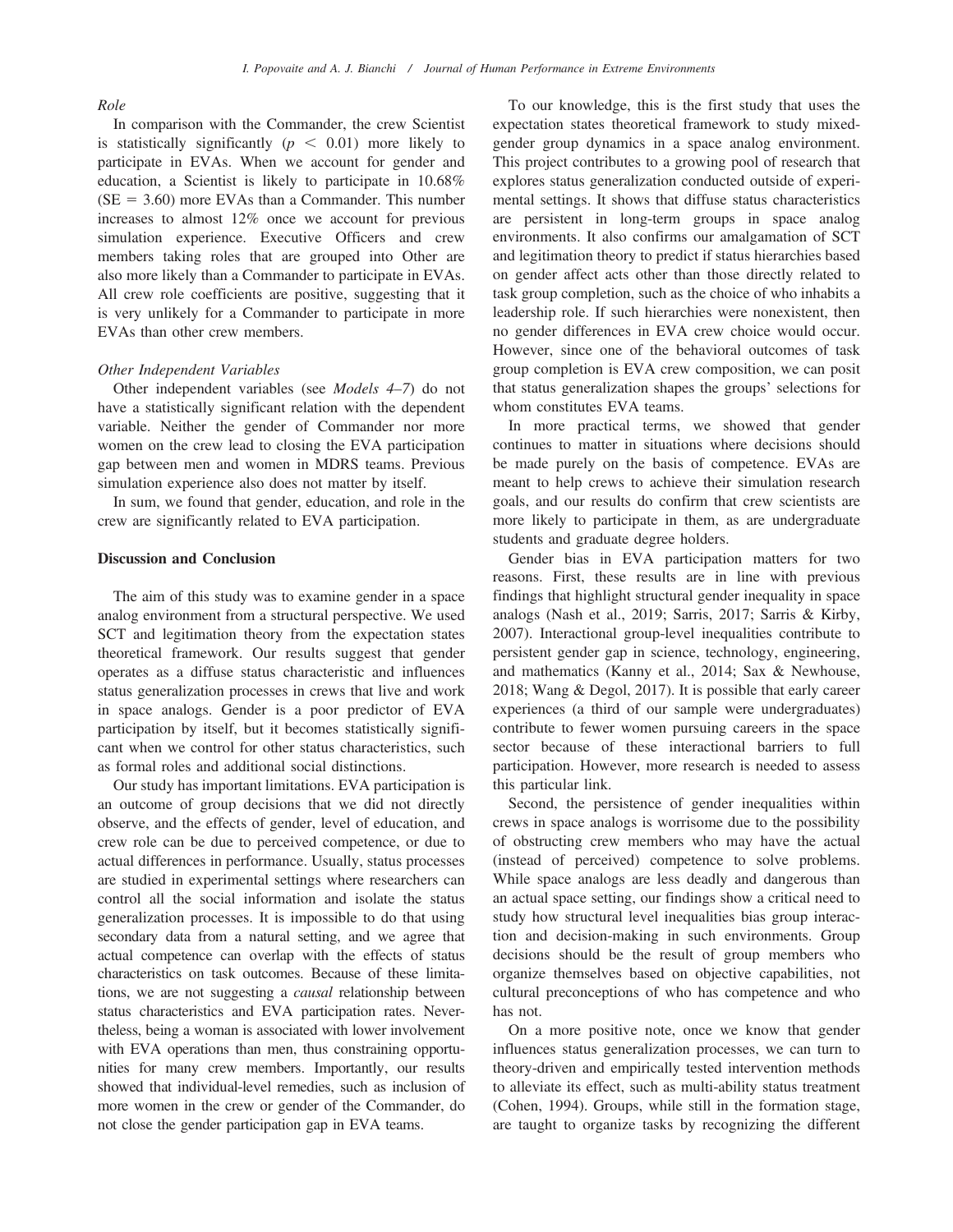capabilities required to complete them. Tests of this treatment have shown that groups, who would otherwise make biased decisions, become more efficient and effective at solving problems (Cohen & Lotan, 1997).

Additionally, future studies should examine a broader array of diffuse status characteristics, for example, race, ethnicity, or nationality, and how these social distinctions prompt status processes and consequential decision-making in teams in space and space analog environments. If status generalization results from these status distinctions, it too can be removed to create more inclusive work environments.

In conclusion, the present study focuses on structural gender inequalities in crews that participate in MDRS simulations. By utilizing SCT and legitimation theory, we showed that gender operates as a diffuse status characteristic in crews that live and work in a space analog environment. Simulated EVAs are an integral part of every simulation, and their primary goal is to contribute to overall mission objectives. While crews are asked to select EVA participants in accordance with their competence, men are more likely than otherwise similar women to be selected as EVA participants. The most important contribution of this study is that it highlights how structural gender inequality biases decision-making in space analog environments.

#### References

- Berger, J., & Fisek, M. H. (2006). Diffuse status characteristics and the spread of status value: A formal theory. American Journal of Sociology, 111(4), 1038–1079.<https://doi.org/10.1086/498633>
- Berger, J., Fisek, M. H., Norman, R. Z., & Zelditch, M., Jr. (1977). Status Characteristics and Social Interaction: An Expectation-states Approach. Elsevier Scientific Publishing Company.
- Berger, J., Ridgeway, C. L., Fisek, M. H., & Norman, R. Z. (1998). The legitimation and delegitimation of power and prestige orders. American Sociological Review, 63(3), 379–405. [https://doi.org/10.](https://doi.org/10.2307/2657555) [2307/2657555](https://doi.org/10.2307/2657555)
- Berger, J., & Webster, M. (2006). Expectation, status and behavior. In P. J. Burke (Ed.), Contemporary social psychological theories (pp. 268–300). Stanford University Press.
- Bianchi, A. J., Kang, S. M., & Stewart, D. (2012). The organizational selection of status characteristics: Status evaluations in an open source community. Organization Science, 23(2), 341–354. [https://doi.org/](https://doi.org/10.1287/orsc.1100.0580) [10.1287/orsc.1100.0580](https://doi.org/10.1287/orsc.1100.0580)
- Bishop, S. L. (2004). Evaluating teams in extreme environments: From issues to answers. Aviation, Space, and Environmental Medicine, 75 (Suppl 7), C14-21.
- Bishop, S. L. (2012). From Earth analogues to space: Learning how to boldly go. In D. A. Vakoch (Ed.), On orbit and beyond: Psychological perspectives on human spaceflight (2013 edition, pp. 25–50). Springer.
- Caldwell, B. (1990). Development of models for park rangers' perceived isolation of National Park Service areas. Environment and Behavior, 22(5), 636–649.<https://doi.org/10.1177/0013916590225004>
- Cohen, B. P., & Zhou, X. (1991). Status processes in enduring work groups. American Sociological Review, 56(2), 179–188. [https://doi.org/](https://doi.org/10.2307/2095778) [10.2307/2095778](https://doi.org/10.2307/2095778)
- Cohen, E. G. (1994). Designing groupwork: Strategies for the heterogeneous classroom. Teachers College Press.
- Cohen, E. G., & Lotan, R. A. (1997). Working for equity in heterogeneous classrooms: Sociological theory in practice. Teachers College Press.
- Correll, S. J., & Ridgeway, C. L. (2006). Expectation states theory. In J. Delamater (Ed.), Handbook of social psychology (pp. 29-51). Springer US. [https://doi.org/10.1007/0-387-36921-X\\_2](https://doi.org/10.1007/0-387-36921-X_2)
- Dovidio, J., Brown, C., Heltman, K., Ellyson, S., & Keating, C. (1988). Power displays between women and men in discussions of genderlinked tasks: A multichannel study. Journal of Personality and Social Psychology, 55, 580–587.<https://doi.org/10.1037/0022-3514.55.4.580>
- Harrison, A. A., Clearwater, Y. A., & McKay, C. P. (Eds.). (1991). From Antarctica to outer space: Life in isolation and confinement. Springer-Verlag. Retrieved from<www.springer.com/us/book/9780387973104>
- Kahn, P., & Leon, G. (2000). Group climate & individual functioning in an all-women Antarctic expedition team. Journal of Human Performance in Extreme Environments, 5(1).<https://doi.org/10.7771/2327-2937.1005>
- Kanas, N. (2015). Humans in space: The psychological hurdles (2015 ed.). Springer International Publishing.
- Kanny, M. A., Sax, L. J., & Riggers-Piehl, T. A. (2014). Investigating forty years of STEM research: How explanations for the gender gap have evolved over time. Journal of Women and Minorities in Science and Engineering, 20(2). [https://doi.org/10.1615/JWomenMinor](https://doi.org/10.1615/JWomenMinorScienEng.2014007246) [ScienEng.2014007246](https://doi.org/10.1615/JWomenMinorScienEng.2014007246)
- Kanter, R. M. (1977). Men and women of the corporation. Retrieved from [https://www.hbs.edu/faculty/Pages/item.aspx?num](https://www.hbs.edu/faculty/Pages/item.aspx?num=10807)=10807
- Kring, J. P., & Kaminski, M. A. (2012). Gender composition and crew cohesion during long-duration space missions. In D. A. Vakoch (Ed.), On orbit and beyond: Psychological perspectives on human spaceflight. Springer Science & Business Media.
- Lucas, J. W. (2003). Status processes and the institutionalization of women as leaders. American Sociological Review, 68(3), 464–480. [https://doi.](https://doi.org/10.2307/1519733) [org/10.2307/1519733](https://doi.org/10.2307/1519733)
- Moksony, F. (1999). Small is beautiful: The use and interpretation of R2 in social research. Szociologiai Szemle, 130–138.
- Nash, M., Nielsen, H. E. F., Shaw, J., King, M., Lea, M.-A., & Bax, N. (2019). ''Antarctica just has this hero factor…'': Gendered barriers to Australian Antarctic research and remote fieldwork. PLOS ONE, 14(1), e0209983.<https://doi.org/10.1371/journal.pone.0209983>
- Ridgeway, C. (1991). The social construction of status value: Gender and other nominal characteristics. Social Forces, 70(2), 367–386. <https://doi.org/10.1093/sf/70.2.367>
- Ridgeway, C. L. (2009). Framed before we know it: How gender shapes social relations. Gender and Society, 23(2), 145–160. [https://doi.org/](https://doi.org/10.1177/0891243208330313) [10.1177/0891243208330313](https://doi.org/10.1177/0891243208330313)
- Ridgeway, C. L., & Correll, S. J. (2004). Unpacking the gender system: A theoretical perspective on gender beliefs and social relations. Gender & Society, 18(4), 510–531.<https://doi.org/10.1177/0891243204265269>
- Ridgeway, C. L., & Diekema, D. (1992). Are gender differences status differences? In C. L. Ridgeway (Ed.), Gender, interaction, and inequality (pp. 157–180). Springer. [https://doi.org/10.1007/978-1-4757-2199-7\\_7](https://doi.org/10.1007/978-1-4757-2199-7_7)
- Ridgeway, C. L., & Smith-Lovin, L. (1999). The gender system and interaction. Annual Review of Sociology, 25(1), 191–216. [https://doi.](https://doi.org/10.1146/annurev.soc.25.1.191) [org/10.1146/annurev.soc.25.1.191](https://doi.org/10.1146/annurev.soc.25.1.191)
- Ridgeway, C. L., & Walker, H. (1995). Status structures. In K. S. Cook, G. A. Fine, & J. S. House (Eds.), Sociological perspectives on social psychology (pp. 281–310). Allyn and Bacon.
- Sandal, G. M., Leon, G. R., & Palinkas, L. (2007). Human challenges in polar and space environments. In R. Amils, C. Ellis-Evans, & H. Hinghofer-Szalkay (Eds.), Life in extreme environments (pp. 399–414). Springer Netherlands. [https://doi.org/10.1007/978-1-4020-6285-8\\_25](https://doi.org/10.1007/978-1-4020-6285-8_25)
- Sarris, A. (2017). Antarctic station life: The first 15 years of mixed expeditions to the Antarctic. Acta Astronautica, 131, 50–54. [https://doi.](https://doi.org/10.1016/j.actaastro.2016.11.020) [org/10.1016/j.actaastro.2016.11.020](https://doi.org/10.1016/j.actaastro.2016.11.020)
- Sarris, A., & Kirby, N. (2005). Antarctica: A study of person–culture fit. Australian Journal of Psychology, 57(3), 161–169. [https://doi.org/](https://doi.org/10.1080/00049530500125165) [10.1080/00049530500125165](https://doi.org/10.1080/00049530500125165)
- Sarris, A., & Kirby, N. (2007). Behavioral norms and expectations on Antarctic stations. Environment and Behavior, 39(5), 706–723. [https://](https://doi.org/10.1177/0013916506293428) [doi.org/10.1177/0013916506293428](https://doi.org/10.1177/0013916506293428)